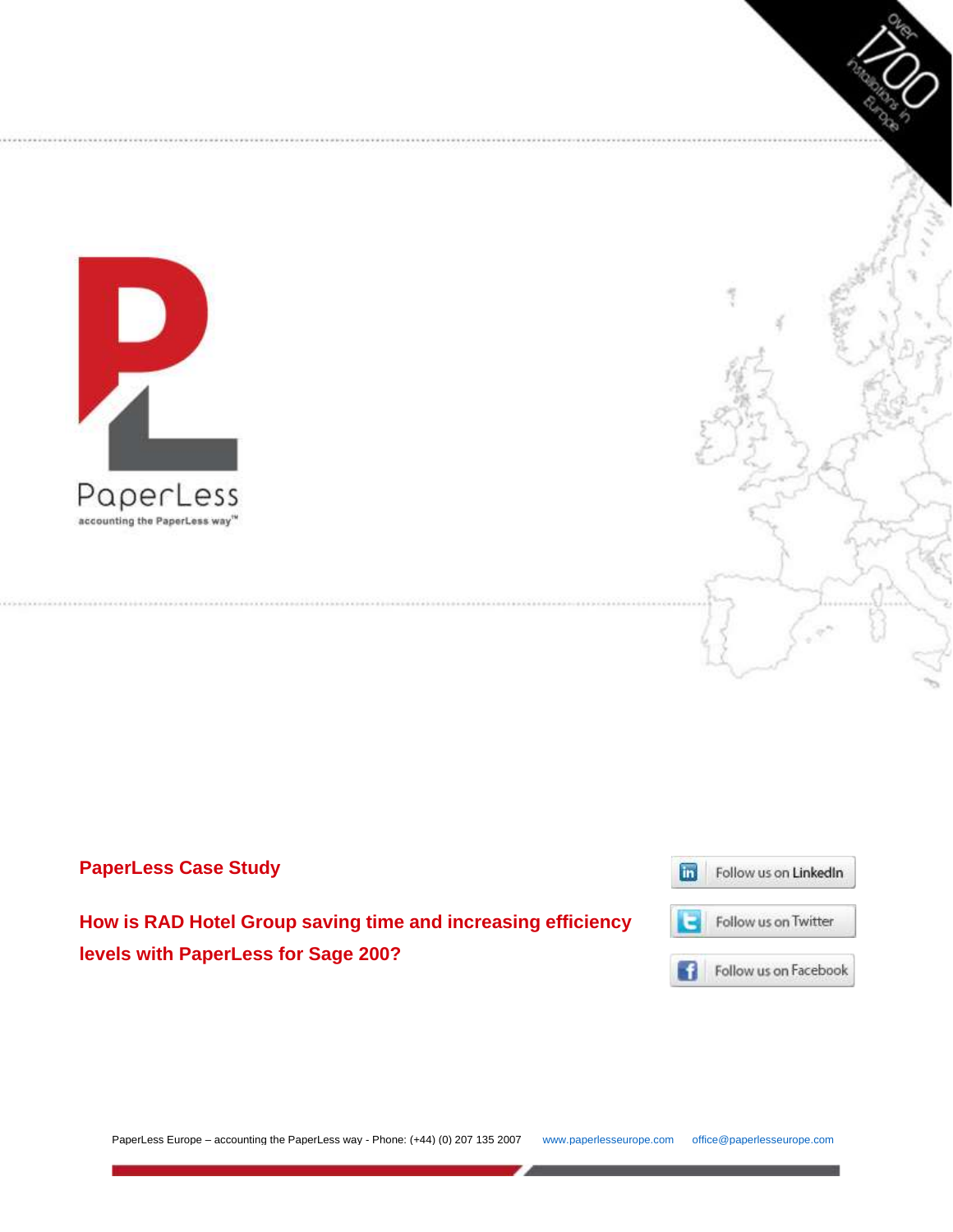

With RAD Hotel Group rapidly growing with the acquisition of another two hotels, the group was struggling with a lack of storage for all purchase ledger invoices and filing. Also, the time, cost and manpower to locate various invoices and information when required for management and auditors was having a negative impact on the Purchase Ledger productivity, leading the company to start looking for a software that would allow them to sort these problems for them whilst ensuring a seamless integration with their Sage 200 Accounting Package.

### *"Amazing, cannot believe I have never heard of PaperLess everyone needs to get their hands on this program."*

Sharon Harkins Office Manager RAD Hotel Group

Being an SME the cost and value for money was an important factor when choosing the solution to be implemented. At the same time, with 6 different hotels the software would need to be able to keep information separate but at the same time easy to record, store and find when required.

Paperless allowed for all of these factors and has delivered more than what RAD thought possible. From the moment of implementation, the company managed to vastly reduce the physical paperwork in the office and manage to locate any invoice in seconds.



### **Take a look at the video for a sneak-peek of PaperLess for Sage 200**

"... so much more than a simple document management solution"

Let us then have a quick talk with Jade Hutson, Management Accountant at RAD Hotel Group, to find out more about the main changes introduced by the implementation of PaperLess Document Management Software.

# **What were the distinctive factors that lead to the implementation of PaperLess Software by RAD Hotel Group?**

One of the key aspects was the fact that being Sage Certified Software and being fully integrated with Sage 200, Paperless was able to provide a hassle-free change over with no worries over lost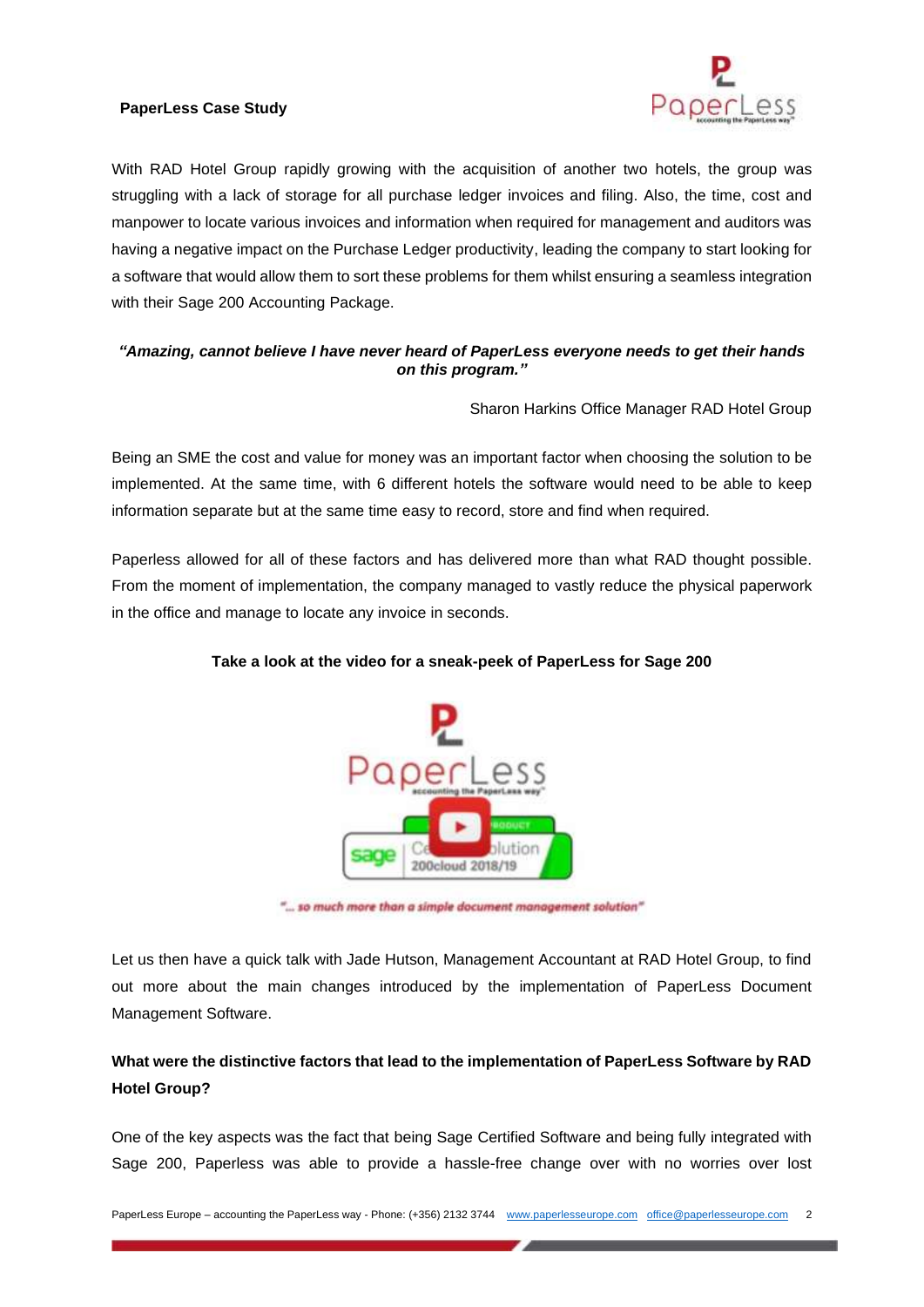

information, minimal downtime during transition and minimal setup before usage. This was not apparent with other providers as well as the aftercare and support after installation, which was another stand out component of Paperless.

#### **Was the transition as smooth as RAD had hoped for, could you tell us a bit more about that?**

The implementation of Paperless was impressive. The first morning was spent in a meeting seeing a practical overview and discussing how the package would work and then the remainder of that day was spent using the software at our desks and in real time.

This was invaluable as we could ask the person responsible for training real time questions, address any queries as they came up. This made it easy for the trainer to show us what to do, explain the features of Paperless, understand how we worked and guide us on what features of Paperless we would benefit from.

## **What were the main benefits brought to RAD Hotel Group by implementing PaperLess Software?**

The fact that PaperLess can recognize supplier invoices and pick up all relevant accounting data using the Automatic Invoice Recognition function allows us to almost fully automate the invoice processing functionality. Even though checks on invoice totals and VAT amounts are still carried out before posting to Sage, with PaperLess we have managed to almost eliminate time spent on manual data inputting data into Sage.

Besides the automation and reduction of time spend on manual data input, the other biggest benefit is efficiency, not only in processing the invoices each month for payment but on document retrieval for whoever needs it.

#### *"…there isn't anything it cannot do. Paperless have literally thought of everything."*

#### Jade Hutson, Management Accountant at RAD Hotel Group

The system is very user friendly and logical to use, making it very fast to obtain information through PaperLess. The ease of searching for information through various categories eg nominal, supplier name, amount that are inputted when processing invoices makes it possible to locate any invoice in seconds.

Also, important to mention the benefits achieved with the implementation of PaperLess Company Inbox, which enables suppliers to email invoices directly into the system. This allows us to have the peace of mind that invoices sent by suppliers will be automatically processed by PaperLess and all that is left is to review the accounting data, eliminating any delays in payment or possibilities of invoices being missed.